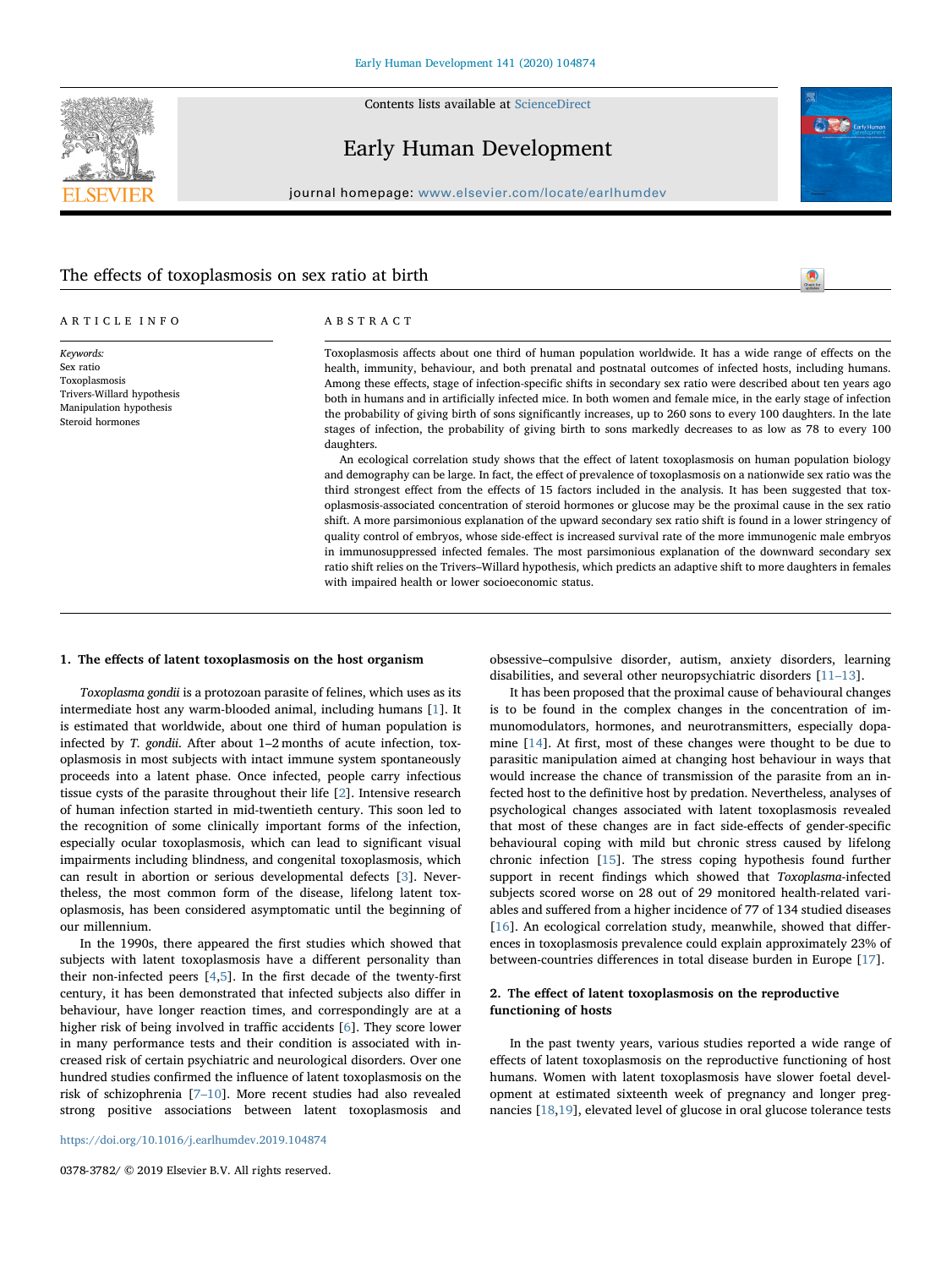and correspondingly higher incidence of gestational diabetes mellitus [[20\]](#page-3-14), are at a higher risk of autoimmune thyroid diseases [\[21](#page-3-15)], and exhibit increased levels of thyroid peroxidase antibodies and decreased levels of free thyroxine in the serum [[22\]](#page-3-16). Women with latent toxoplasmosis also gain more weight in pregnancy. This increased weight gain in the early stages of pregnancy in Rh-negative subjects is probably the strongest effect of latent toxoplasmosis described in scientific literature: by the sixteenth week of pregnancy, Toxoplasma-infected Rhnegative women tend to gain about twice more weight than Toxoplasma-free or Rh-positive women (4.12 kg compared to 2.50 kg), although in size (weight and length) their foetuses and newborn infants are approximately the same [[23\]](#page-3-17).

Several studies show that women with latent toxoplasmosis experience fertility problems more frequently than non-infected controls [[24](#page-3-18)[,25](#page-3-19)]. Toxoplasma-infected women reported that it took them longer to conceive and they more frequently turned to assisted reproductive technologies [[26\]](#page-3-20). A relatively recent study by Salman [\[27](#page-3-21)] reported a significant relationship between toxoplasmosis and anti-Mullerian hormone level as a predictor of ovarian reserve in females, while another team demonstrated a significantly higher seroprevalence of IgG antibodies against T. gondii in women with recurrent miscarriage (42.1%) than in controls (25.1%) [\[28](#page-3-22)].

Possibly the most noticeable effect of latent toxoplasmosis on human reproductive function, however, is its impact on the secondary sex ratio. Studies which investigated three different populations of women showed that women with latent toxoplasmosis had a much higher secondary sex ratio (SSR), i.e. more sons, than non-infected women [\[29](#page-3-23)]. Detailed analyses, however, revealed that in Toxoplasmainfected women with lower concentrations of anamnestic anti-Toxoplasma antibodies (and presumably correspondingly old infections), the probability of giving birth to a son was lower than 0.5. In particular, it was 0.4 for women with the lowest but still positive indirect immunofluorescence titres (IIFT), i.e. those whose IIFT was 16, and 0.46 for women with the second lowest positive titres (IIFT titre of 32). With increased concentration of anti-Toxoplasma antibodies, the SSR increased up to 0.72 (C.I.<sub>95</sub> = [0.636, 0.805] for 111 mothers with IIFT titres over 128). This means that for every 260 boys, 100 girls are born to women with the highest concentration of anti-Toxoplasma antibodies and therefore the most recent Toxoplasma infection.

It has been speculated that toxoplasmosis is not the cause of the observed SSR shift. In theory, for instance, women with a lower capacity of the immune system or specifically immunomodulated immune system could be both an increased risk of Toxoplasma infection and have a higher chance of having sons. This hypothesis, however, was rejected because two independent experiments performed on laboratory animals showed that two to three months after peroral infection with Toxoplasma bradyzoites, laboratory mice had a significantly higher SSR (0.66 and 0.55 in infected mice versus 0.32 and 0.46 in controls in the first and second experiment, respectively) [[30\]](#page-3-24). In contrast, mice that gave birth 121 and 156 days after being infected had a lower SSR (0.41 and 0.38 in infected mice versus 0.59 and 0.55 in controls in the first and second experiment, respectively).

Recently, similar results were obtained in the cross-sectional study performed in Tehran in 2014–2015 [[31\]](#page-3-25). In this study, 850 cord blood samples were analysed by enzyme-linked immunosorbent assay. Results showed that Toxoplasma-seropositivity was significantly associated with having a male offspring (OR =  $1.64$ ). In particular, 103 out of 166 (62.1%) infants born to seropositive mothers were male, while 341 out of 684 (49.9%) infants born to seronegative mothers were male. The OR of having male offspring increased up to 2.10 in seropositive women with a high concentration of anti-Toxoplasma antibodies (optical den $sity$  > 0.75) compared to that in *Toxoplasma*-negative group.

The effect of latent toxoplasmosis on human SSR has also been confirmed by an independent method, namely an ecological correlation study performed on 94 national populations distributed across Africa, the Americas, Asia, and Europe, for which both the SSR and the

prevalence of toxoplasmosis in women of childbearing age had been published [[32\]](#page-4-0). A statistical analysis had shown that the prevalence of toxoplasmosis is probably the most important environmental factor which influences the SSR (β = -0.097,  $P$  < 0.01) and the third most important factor of those followed in the study immediately after a social factor of son preference ( $β = 0.261, P < 0.05$ ) and the number of children per women (β = −0.145, P < 0.001).

The abovementioned study investigated the effects of number of children per women, maternal age, polygyny intensity, wealth, son preference, latitude, parasite stress, nutritional stress, contraceptive use and health status, humidity, sanitation rate, cat ownership, meat consumption, and toxoplasmosis prevalence. A negative correlation between toxoplasmosis prevalence and the SSR was detected in all 94 countries, including 64 non-European countries, although in 30 European countries, the correlation was not significant. This pattern was expected based on the results of previous human and animal studies.

One could hypothesise that in high-prevalence countries (which were mostly the non-European ones), most women tend to be infected with T. gondii early in life, probably by contact with oocyte-contaminated soil or by eating insufficiently cooked meat containing tissue cysts of T. gondii. By the time these women reach childbearing age, they have therefore chronic infection and that is associated with lower SSR. In low-prevalence countries, on the other hand, many women are infected with T. gondii much later, possibly even shortly before conceiving, and quite possibly by sexual transfer from infected partners [[33\]](#page-4-1). The increased SSR in recently infected women can neutralise or even reverse the negative correlation between toxoplasmosis prevalence and the SSR observed in older cases of latent toxoplasmosis. Such an effect in recently infected women could be especially strong in low-fertility (European) countries, where women start bearing children later in life but most women also stop reproducing earlier, namely after the birth of their first or second child. The probable duration of Toxoplasma infection positively correlates with maternal age and therefore also with parity. Consequently, women in low-fertility countries tend to have (on average) younger infections than women in high-fertility countries. The results of this (so far) only published ecological study provide strong support for the existence (and global importance) of the effect of latent toxoplasmosis on the SSR in human populations. Nevertheless, its results should be confirmed by similar studies that would investigate particular regions of large countries, such as the USA, Mexico, France, or the UK, for which data on Toxoplasma prevalence as well as on SSR are available on national level.

# 3. Probable mechanisms of the upward SSR shift associated with recent Toxoplasma infections

Several mechanisms that might be responsible for the effects of toxoplasmosis on the SSR have been suggested. Increased levels of glucose in infected women [\[20](#page-3-14)] could lead not only to the reported increased risk of gestational diabetes mellitus but also to an increased SSR [[34,](#page-4-2)[35\]](#page-4-3). Alternatively, it has been shown that Toxoplasma-infected men [[36\]](#page-4-4), women [\[37](#page-4-5)] and male rats [\[38](#page-4-6)] have significantly higher levels of testosterone, whereby it is known that the likelihood of having a son positively correlates with testosterone concentrations in both men and women [\[39](#page-4-7)]. On the other hand, however, other studies have demonstrated that infected women [\[36](#page-4-4)] and female mice had lower testosterone levels [\[40](#page-4-8)] than their non-infected female peers. In fact, lower testosterone levels were even observed in infected male mice [[40\]](#page-4-8) and men [\[41](#page-4-9)]. In the light of these findings, the testosterone-based explanation of positive SSR shift associated with the early stages of latent toxoplasmosis must be approached with a caution.

Other possible explanations of the increased SSR in women with recent infections takes into account the observed immunosuppressive or immunomodulating effects of latent toxoplasmosis in men and animals [[42\]](#page-4-10). It is known that leukocyte, NK-cell, and monocyte counts decrease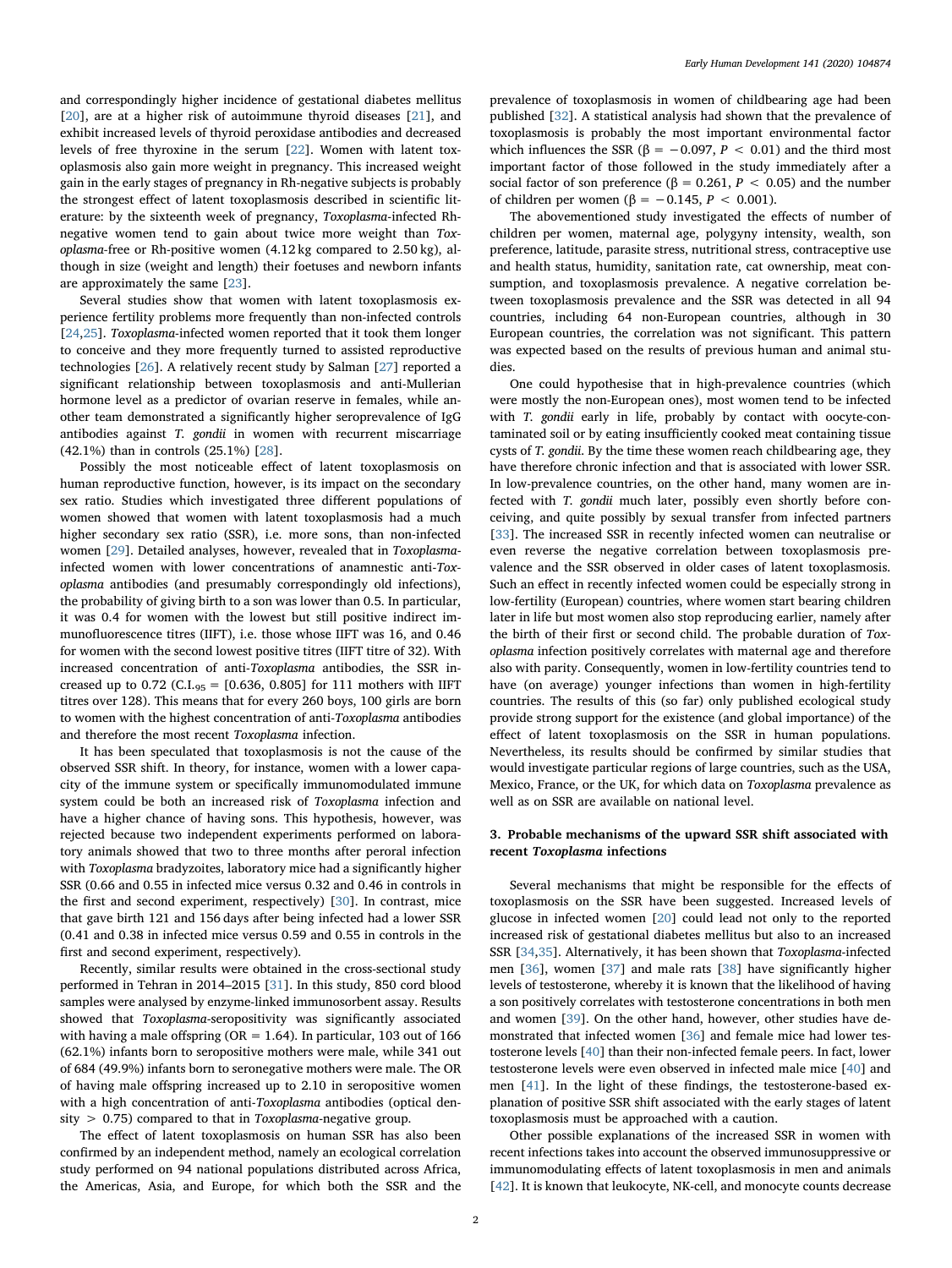in Toxoplasma-infected male subjects and increase in Toxoplasma-infected female subjects, while B-cell counts are reduced in both Toxoplasma-infected males and females. Moreover, these changes become less pronounced with decreased concentrations of anamnestic anti-Toxoplasma titres of IgG antibodies, i.e. they abate as time passes since the acquiring the infection. This decrease is reminiscent of the pattern of the negative effect of latent toxoplasmosis on the SSR. The direction of causality of the observed changes in the immunity status of infected individuals has been confirmed by laboratory infection of mice [43–[45\]](#page-4-11). Mice in the early stage of latent infection exhibited a temporarily increased production of interleukin 12 and decreased production of interleukin-10. Throughout the early and late stage of latent toxoplasmosis, the infected animals showed a decreased production of IL-2 and nitric oxide and decreased proliferation reaction (synthesis of DNA) in a mixed lymphocyte culture.

The immunosuppression hypothesis [\[29\]](#page-3-23) suggests that the immunosuppressive effect of recent toxoplasmosis infection could lead to increased SSR by protecting the more immunogenic male embryos, which contain so called Y-antigens on their surface, against miscarriage. In humans, 1.64 times more male than female embryos start developing in the uterus [[46\]](#page-4-12). Nevertheless, partly due to higher immunogenicity and partly due to a higher incidence of developmental defects in male embryos [\[47](#page-4-13)], many are aborted in a process of 'quality control'. By inducing immunosuppression, Toxoplasma could lower the stringency of this quality control, which would result in better survival chances of male embryos and therefore also in increased SSR in women recently infected with toxoplasmosis. One of the most comprehensive and largest studies focused on sex ratio during pregnancy showed that between the conception to delivery, the sex ratio fluctuates rather than uniformly decreases [\[48](#page-4-14)]. Contrary to the frequent claim that the sex ratio at conception is male-biased, data analysis suggested that sex ratio at conception is 0.5. Authors described the trajectory of human sex ratio from conception to birth by analysing data from (i) 3- to 6-days-old embryos, (ii) induced abortions, (iii) chorionic villus sampling, (iv) amniocentesis, and (v) foetal deaths and live births. The sex ratio may decrease in the first week or so after conception (due to excess male mortality), then it increases for at least 10–15 weeks (due to excess female mortality), levels off after approximately week 20, and slowly declines from week 28 to 35 (again due to excess male mortality). Finally, the sex ratio among abnormal embryos is male-biased. The whole picture is therefore probably more complex than has been originally supposed, but it is still in line with the proposed immunosuppression hypothesis.

The existence of an effect of early-stage latent toxoplasmosis on the stringency of the embryo quality control is supported by the results of older studies. In fact, it has been shown nearly 70 years ago that among mothers of children with the Down syndrome, seroprevalence of toxoplasmosis was about 84% (63% strong reactions in intradermal delayed hypersensitivity test [IDHT], i.e. recent infections, 21% of weak reactions in the IDHT, i.e. older infections) [\[49](#page-4-15)]. This was significantly more than in the general population of the same age range, where toxoplasmosis prevalence was 32%. Of children with the Down syndrome, 42% were IDHT positive, whereas in the general population of the same age range, it was only 13%. Except for one case, toxoplasmosis-free mothers did not have toxoplasmosis-positive children, while infected children in all cases had infected mothers. Noninfected children's mothers may but need not have had toxoplasmosis. Fathers of children with the Down syndrome had approximately the same prevalence of toxoplasmosis as the general population. The authors of this study did not at the time suggest any explanation for this paradoxical phenomenon, but it seems quite probable that lower stringency of quality control may have been responsible for the higher survival of embryos with a genetic defect, in this case Trisomy 21.

The survival of a higher proportion of embryos with mild developmental defects could also be responsible for the observed slower development of embryos in infected women [[18\]](#page-3-12) and for slower early

postnatal development of infants born to them [[50\]](#page-4-16). Toxoplasmosis could weaken or switch off the mechanism of spontaneous abortions, which is under normal conditions responsible for the elimination of embryos with genetic or developmental disorders often associated with a (statistically) slower foetal growth rate and slower early postnatal development.

# 4. Probable mechanisms of the downward shift in SSR associated with latent toxoplasmosis

At least two possible mechanisms might explain the observed decrease of SSR in women in the late stages of toxoplasmosis. As mentioned above, infected women have a lower and infected men a higher concentration of testosterone than the noninfected controls [[36,](#page-4-4)[51](#page-4-17)]. There are even some indirect indications to the effect an early increase in testosterone levels in infected men is followed by testosterone concentration decrease in the later stages of infection. For example, one study found that infected men exhibit a narrower repertoire of sexual behaviours [[52\]](#page-4-18), while another showed that in infected men, there is an increased probability of preference for sexual submission [\[53](#page-4-19)]. Moreover, studies which showed increased testosterone levels in infected men were based on a sample of undergraduates, i.e. on a uniformly young male population. It is well possible that an opposite shift would be observed if the study were to be conducted in an older population. In mice, both infected males and females have decreased testosterone levels [\[40](#page-4-8)], while in rats, increased testosterone levels were observed only in fertile males but not in females or castrated males [\[38](#page-4-6)].

It is known that in both males and females, a higher concentration of testosterone or other steroid hormones positively correlates with the probability of conceiving male offspring [\[39](#page-4-7),[54\]](#page-4-20). James [[55\]](#page-4-21) suggested that T. gondii may preferentially infect individuals with higher oestrogen levels (such individuals are more likely to acquire any infection due to the interference of high level of steroids with activity of the immune system) and that could be responsible for the observed increase in SSR in the earlier phase of the infection. In later stages of the infection, steroid hormone levels of infected hosts decreases due to infection-related pathological processes, which may be responsible for the decreased SSR in the later phases of the infection. It must be noted, however, that only indirect evidence for such gradual decreases of testosterone exists in men and no evidence for a gradual decrease in the levels of testosterone or other steroid hormones is available for women.

Another, and more clinically relevant, explanation relies on the existence of the so-called Trivers–Willard effect [[56\]](#page-4-22) in conjunction with the observed impaired health of subjects with latent toxoplasmosis noted above. Toxoplasma-infected subjects suffer from many disorders and are therefore continuously exposed to more or less severe chronic stress. It is known that women – as well as females of other species – who are in poor health or live in unfavourable socioeconomic circumstances give birth to more daughters [\[57](#page-4-23)], while women in good health and better socioeconomic conditions have more sons [[58,](#page-4-24)[59](#page-4-25)]. This is because in most species, the variance in male fecundity is much higher than the variance in females. Consequently, females are likely to have a similar number of offspring regardless of their health or socioeconomic status. In males, however, differences in the fecundity can be enormous. It is therefore advantageous for females to use a conditional reproduction strategy: to bear more sons when they have enough resources and are in good health and daughters when they are in poorer health or have less resources.

# 5. Toxoplasmosis-associated sex ratio shifts: evolutionary adaptations or merely side effects?

The ultimate cause of the downward shift in SSR associated with latent toxoplasmosis has also been subject of theorising. In many species, toxoplasmosis is easily transmitted vertically from mother to offspring. It has been suggested that under certain conditions, it is more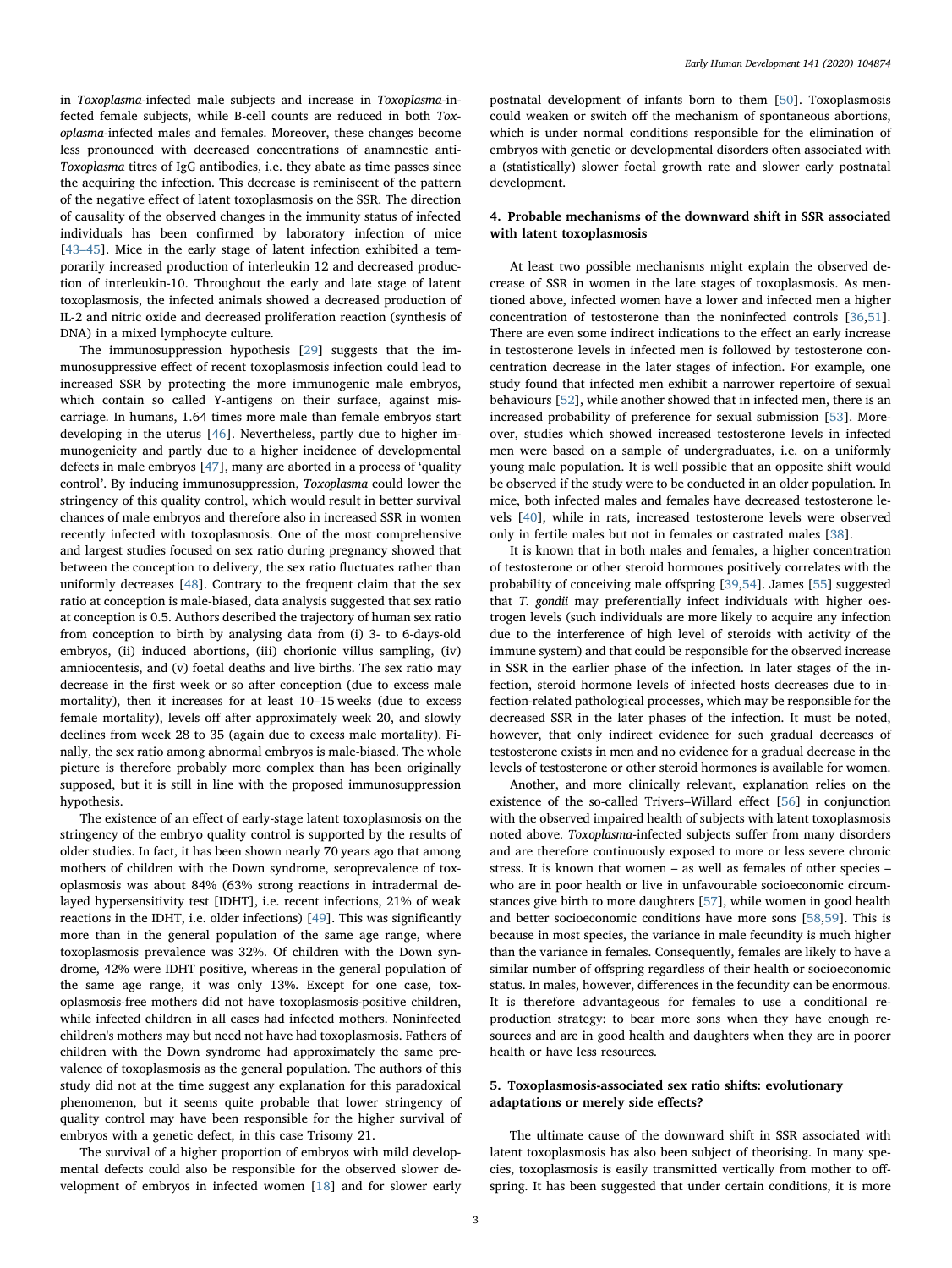useful for the parasite to increase the number of males (as in the early stages of toxoplasmosis infection), because they are more mobile [\[60](#page-4-26)] and can therefore spread the infection to more distant populations [\[29](#page-3-23)]. Admittedly, however, similar post hoc explanations could be suggested for almost any biological phenomena and therefore their explanatory power seems rather low. One could for instance claim that decreased SSR can be viewed as a biological adaptation of T. gondii to species with a vertical mother-to-offspring transmission of the infection. In some species, such vertical transfer occurs regularly [[61\]](#page-4-27). In these species, females should be in theory more valuable for the parasite than the males because they can transmit the infection not only horizontally to a definitive host by predation but also vertically to their offspring.

Given the current state of our knowledge, however, the most parsimonious explanation of the effects of latent toxoplasmosis on SSR should be viewed as most likely to be true. In other words, this is a situation where Occam's razor should be applied. In this case, it seems most likely the increased SSR in females recently infected with toxoplasmosis is a side-effect of decreased stringency of quality control of foetuses. That itself could be due to parasite-induced immunosuppression, which primarily protects the parasite against the host's immune system. Decreased SSR in females with older latent toxoplasmosis, i.e. those who have been infected for a long time, could then be the result of their impaired health and adoption of alternative reproduction strategy described by the Trivers–Willard hypothesis.

#### 6. Conclusions

Latent toxoplasmosis affects about one third of human population throughout the word and its effects on the behaviour and physiology of infected hosts are significant and varied. The impact of toxoplasmosis on secondary sex ratio in humans is relatively strong: it is possibly the third most influential factor affecting this aspect of reproduction in our species. In the past, several mechanisms of the observed sex ratio shift have been proposed, some of which with potentially large clinical implications. It is therefore critically important to repeat the original human and animal case-control studies on independent populations and to undertake further ecological correlation studies on different sets of countries or districts for which both sex ratio data and toxoplasmosis prevalence data are available. Similarly, it would be most desirable to test the suggested hypotheses of the mechanism of the sex ratio shift in new experimental studies.

#### Author's roles

Drafting the article or revising the manuscript critically for important intellectual content (ŠK, JF), writing of the manuscript text (ŠK, JF). Both authors approved the final version of the article and agree to be accountable for all aspects of the work.

#### Funding

This work was supported by Czech Science Foundation (grant No. 18-13692S) and Charles University (Research Centre program No. 204056). The funding sources had no effect on the study design, data collection, analysis, or interpretation of data, on the writing of the report or the decision to submit the article for publication.

# Declaration of competing interest

There are no known conflicts of interest associated with this publication and there has been no significant financial support for this work that could have influenced its outcome.

## Acknowledgments

The authors would like to sincerely thank Anna Pilátová for her

useful comments and help with preparing the final version of the article.

### References

- <span id="page-3-0"></span>[1] [A.M. Tenter, A.R. Heckeroth, L.M. Weiss,](http://refhub.elsevier.com/S0378-3782(19)30528-6/rf0005) Toxoplasma gondii: from animals to hu[mans, Int. J. Parasitol. 30 \(2000\) 1217](http://refhub.elsevier.com/S0378-3782(19)30528-6/rf0005)–1258.
- <span id="page-3-1"></span>[2] [G. Pappas, N. Roussos, M.E. Falagas, Toxoplasmosis snapshots: global status of](http://refhub.elsevier.com/S0378-3782(19)30528-6/rf0010) Toxoplasma gondii [seroprevalence and implications for pregnancy and congenital](http://refhub.elsevier.com/S0378-3782(19)30528-6/rf0010) [toxoplasmosis, Int. J. Parasitol. 39 \(2009\) 1385](http://refhub.elsevier.com/S0378-3782(19)30528-6/rf0010)–1394.
- <span id="page-3-2"></span>[3] [A. Wolf, D. Cowen, B.H. Paige, Toxoplasmic encephalomyelititis. III. A new case of](http://refhub.elsevier.com/S0378-3782(19)30528-6/rf0015) [granulomatoces encephalomyelititis due to a protozoon, Am. J. Pathol. 15 \(1939\)](http://refhub.elsevier.com/S0378-3782(19)30528-6/rf0015) [657.](http://refhub.elsevier.com/S0378-3782(19)30528-6/rf0015)
- <span id="page-3-3"></span>[4] J. Flegr, I. Hrdý, Infl[uence of chronic toxoplasmosis on some human personality](http://refhub.elsevier.com/S0378-3782(19)30528-6/rf0020) [factors, Folia Parasitol. 41 \(1994\) 122](http://refhub.elsevier.com/S0378-3782(19)30528-6/rf0020)–126.
- <span id="page-3-4"></span>[5] [J. Flegr, S. Zitkova, P. Kodym, D. Frynta, Induction of changes in human behaviour](http://refhub.elsevier.com/S0378-3782(19)30528-6/rf0025) by the parasitic protozoan Toxoplasma gondii[, Parasitology. 113 \(1996\) 49](http://refhub.elsevier.com/S0378-3782(19)30528-6/rf0025)–54.
- <span id="page-3-5"></span>[6] J. Flegr, Infl[uence of latent toxoplasmosis on the phenotype of intermediate hosts,](http://refhub.elsevier.com/S0378-3782(19)30528-6/rf0030) [Folia Parasitol. 57 \(2010\) 81](http://refhub.elsevier.com/S0378-3782(19)30528-6/rf0030)–87.
- <span id="page-3-6"></span>[7] E.F. Torrey, R.H. Yolken, Toxoplasma gondii [may contribute to the etiology of](http://refhub.elsevier.com/S0378-3782(19)30528-6/rf0035) [schizophrenia, Emerg. Infect. Dis. \(2002\) 1](http://refhub.elsevier.com/S0378-3782(19)30528-6/rf0035)–19.
- [8] [R.H. Yolken, F.B. Dickerson, E.F. Torrey,](http://refhub.elsevier.com/S0378-3782(19)30528-6/rf0040) Toxoplasma and schizophrenia, Parasite [Immunol. 31 \(2009\) 706](http://refhub.elsevier.com/S0378-3782(19)30528-6/rf0040)–715.
- [9] [E.F. Torrey, J.J. Bartko, Z.R. Lun, R.H. Yolken, Antibodies to](http://refhub.elsevier.com/S0378-3782(19)30528-6/rf0045) Toxoplasma gondii in [patients with schizophrenia: a meta-analysis, Schizophr. Bull. 33 \(2007\) 729](http://refhub.elsevier.com/S0378-3782(19)30528-6/rf0045)-736.
- [10] [E.F. Torrey, J.J. Bartko, R.H. Yolken,](http://refhub.elsevier.com/S0378-3782(19)30528-6/rf0050) Toxoplasma gondii and other risk factors for [schizophrenia: an update, Schizophr. Bull. 38 \(2012\) 642](http://refhub.elsevier.com/S0378-3782(19)30528-6/rf0050)–647.
- <span id="page-3-7"></span>[11] [A.L. Sutterland, G. Fond, A. Kuin, M.W. Koeter, R. Lutter, T. van Gool, et al., Beyond](http://refhub.elsevier.com/S0378-3782(19)30528-6/rf0055) the association. Toxoplasma gondii [in schizophrenia, bipolar disorder, and addiction:](http://refhub.elsevier.com/S0378-3782(19)30528-6/rf0055) [systematic review and meta-analysis, Acta Psychiatr. Scand. 132 \(2015\) 161](http://refhub.elsevier.com/S0378-3782(19)30528-6/rf0055)–179.
- [12] J. Flegr, Neurological and neuropsychiatric consequences of chronic Toxoplasma infection, Clin Microbiol Rep. 2 (2015), [https://doi.org/10.1007/s40588-015-](https://doi.org/10.1007/s40588-015-0024-0) [0024-0.](https://doi.org/10.1007/s40588-015-0024-0)
- [13] J. Flegr, J. Horacek, Toxoplasmosis, but not borreliosis, is associated with psychiatric disorders: a cross-sectional survey on 46 thousand of subjects, BioRxiv. (2017), [https://doi.org/10.1101/231803.](https://doi.org/10.1101/231803)
- <span id="page-3-8"></span>[14] [J. Flegr, Host manipulation by](http://refhub.elsevier.com/S0378-3782(19)30528-6/rf0070) Toxoplasma gondii, in: H. Mehlhorn (Ed.), Host [Manipulations by Parasites and Viruses, Springer, London, 2015, pp. 91](http://refhub.elsevier.com/S0378-3782(19)30528-6/rf0070)–99.
- <span id="page-3-9"></span>[15] J. Lindová, A.A. Kuběna, A. Šturcová, R. Kř[ivohlavá, M. Novotná, A. Rube](http://refhub.elsevier.com/S0378-3782(19)30528-6/rf0075)šová, [et al., Pattern of money allocation in experimental games supports the stress hy](http://refhub.elsevier.com/S0378-3782(19)30528-6/rf0075)pothesis of gender differences in Toxoplasma gondii[-induced behavioural changes,](http://refhub.elsevier.com/S0378-3782(19)30528-6/rf0075) [Folia Parasitol. 57 \(2010\) 136](http://refhub.elsevier.com/S0378-3782(19)30528-6/rf0075)–142.
- <span id="page-3-10"></span>[16] [J. Flegr, D.Q. Escudero, Impaired health status and increased incidence of diseases](http://refhub.elsevier.com/S0378-3782(19)30528-6/rf0080) in Toxoplasma[-seropositive subjects - an explorative cross-sectional study,](http://refhub.elsevier.com/S0378-3782(19)30528-6/rf0080) [Parasitology. 143 \(2016\) 1974](http://refhub.elsevier.com/S0378-3782(19)30528-6/rf0080)–1989.
- <span id="page-3-11"></span>[17] [J. Flegr, J. Prandota, M. Sovickova, Z.H. Israili, Toxoplasmosis - a global threat.](http://refhub.elsevier.com/S0378-3782(19)30528-6/rf0085) [Correlation of latent toxoplasmosis with speci](http://refhub.elsevier.com/S0378-3782(19)30528-6/rf0085)fic disease burden in a set of 88 [countries, PLoS One 9 \(2014\).](http://refhub.elsevier.com/S0378-3782(19)30528-6/rf0085)
- <span id="page-3-12"></span>[18] Š. Kaň[ková, J. Flegr, Longer pregnancy and slower fetal development in women](http://refhub.elsevier.com/S0378-3782(19)30528-6/rf0090) with latent "asymptomatic" [toxoplasmosis, BMC Infect Dis. 7 \(2007\) art: 114.](http://refhub.elsevier.com/S0378-3782(19)30528-6/rf0090)
- <span id="page-3-13"></span>[19] J. Flegr, Š[. Hrdá, P. Kodym, In](http://refhub.elsevier.com/S0378-3782(19)30528-6/rf0095)fluence of latent 'asymptomatic' toxoplasmosis on [body weight of pregnant women, Folia Parasitol. 52 \(2005\) 199](http://refhub.elsevier.com/S0378-3782(19)30528-6/rf0095)–204.
- <span id="page-3-14"></span>[20] [S. Kankova, J. Flegr, P. Calda, An elevated blood glucose level and increased in](http://refhub.elsevier.com/S0378-3782(19)30528-6/rf0100)[cidence of gestational diabetes mellitus in pregnant women with latent tox](http://refhub.elsevier.com/S0378-3782(19)30528-6/rf0100)[oplasmosis, Folia Parasitol. 62 \(2015\).](http://refhub.elsevier.com/S0378-3782(19)30528-6/rf0100)
- <span id="page-3-15"></span>[21] [R. Tozzoli, O. Barzilai, M. Ram, D. Villalta, N. Bizzaro, Y. Sherer, et al., Infections](http://refhub.elsevier.com/S0378-3782(19)30528-6/rf0105) [and autoimmune thyroid diseases: parallel detection of antibodies against patho](http://refhub.elsevier.com/S0378-3782(19)30528-6/rf0105)[gens with proteomic technology, Autoimmun. Rev. 8 \(2008\) 112](http://refhub.elsevier.com/S0378-3782(19)30528-6/rf0105)–115.
- <span id="page-3-16"></span>[22] [S. Kankova, L. Prochazkova, J. Flegr, P. Calda, D. Springer, E. Potlukova, E](http://refhub.elsevier.com/S0378-3782(19)30528-6/rf0110)ffects of [latent toxoplasmosis on autoimmune thyroid diseases in pregnancy, PLoS One 9](http://refhub.elsevier.com/S0378-3782(19)30528-6/rf0110) [\(2014\).](http://refhub.elsevier.com/S0378-3782(19)30528-6/rf0110)
- <span id="page-3-17"></span>[23] Š. Kaňková, J. Š[ulc, J. Flegr, Increased pregnancy weight gain in women with latent](http://refhub.elsevier.com/S0378-3782(19)30528-6/rf0115) [toxoplasmosis and RhD-positivity protection against this e](http://refhub.elsevier.com/S0378-3782(19)30528-6/rf0115)ffect, Parasitology. 137 [\(2010\) 1773](http://refhub.elsevier.com/S0378-3782(19)30528-6/rf0115)–1779.
- <span id="page-3-18"></span>[24] [N. El-Tantawy, A. Taman, H. Shalaby, Toxoplasmosis and female infertility: is there](http://refhub.elsevier.com/S0378-3782(19)30528-6/rf0120) [a co-relation? Am J Epidemiol Infect Dis. 2 \(2014\) 29](http://refhub.elsevier.com/S0378-3782(19)30528-6/rf0120)–32.
- <span id="page-3-19"></span>[25] S.H. [Li, L.M. Cui, J.X. Zhao, P. Dai, S. Zong, W.J. Zuo, et al., Seroprevalence of](http://refhub.elsevier.com/S0378-3782(19)30528-6/rf0125) Toxoplasma gondii [infection in female sterility patients in China, J. Parasitol. 97](http://refhub.elsevier.com/S0378-3782(19)30528-6/rf0125) [\(2011\) 529](http://refhub.elsevier.com/S0378-3782(19)30528-6/rf0125)–530.
- <span id="page-3-20"></span>[26] S. Kankova, J. Flegr, P. Calda, The infl[uence of latent toxoplasmosis on women's](http://refhub.elsevier.com/S0378-3782(19)30528-6/rf0130) [reproductive function: four cross-sectional studies, Folia Parasitol. 62 \(2015\).](http://refhub.elsevier.com/S0378-3782(19)30528-6/rf0130)
- <span id="page-3-21"></span>[27] [Y.J. Salman, Correlation between](http://refhub.elsevier.com/S0378-3782(19)30528-6/rf0135) Toxoplasma gondii and anti-Mullerian hormone [levels in sera of women in Kirkuk City using ELISA method, Int J Curr Microbiol](http://refhub.elsevier.com/S0378-3782(19)30528-6/rf0135) [Appl Sci. 3 \(2014\) 85](http://refhub.elsevier.com/S0378-3782(19)30528-6/rf0135)–92.
- <span id="page-3-22"></span>[28] J. Pavlinová, J. Kinč[eková, A. Ostró, L. Saksun, Z. Vasilková, A. K](http://refhub.elsevier.com/S0378-3782(19)30528-6/rf0140)ӧnigová, Parasitic [infections and pregnancy complications, Helminthologia \(Bratisl\). 48 \(2011\) 8](http://refhub.elsevier.com/S0378-3782(19)30528-6/rf0140)–12.
- <span id="page-3-23"></span>[29] Š. Kaňková, J. Š[ulc, K. Nouzová, K. Fajfrlik, D. Frynta, J. Flegr, Women infected](http://refhub.elsevier.com/S0378-3782(19)30528-6/rf0145) with parasite Toxoplasma [have more sons, Naturwissenschaften. 94 \(2007\)](http://refhub.elsevier.com/S0378-3782(19)30528-6/rf0145) 122–[127.](http://refhub.elsevier.com/S0378-3782(19)30528-6/rf0145)
- <span id="page-3-24"></span>[30] Š. Kaň[ková, P. Kodym, D. Frynta, R. Vav](http://refhub.elsevier.com/S0378-3782(19)30528-6/rf0150)řinová, A. Kuběna, J. Flegr, Influence of [latent toxoplasmosis on the secondary sex ratio in mice, Parasitology. 134 \(2007\)](http://refhub.elsevier.com/S0378-3782(19)30528-6/rf0150) 1709–[1717.](http://refhub.elsevier.com/S0378-3782(19)30528-6/rf0150)
- <span id="page-3-25"></span>[31] [S. Shojaee, A. Teimouri, H. Keshavarz, S.J. Azami, S. Nouri, The relation of sec](http://refhub.elsevier.com/S0378-3782(19)30528-6/rf0155)[ondary sex ratio and miscarriage history with](http://refhub.elsevier.com/S0378-3782(19)30528-6/rf0155) Toxoplasma gondii infection, BMC